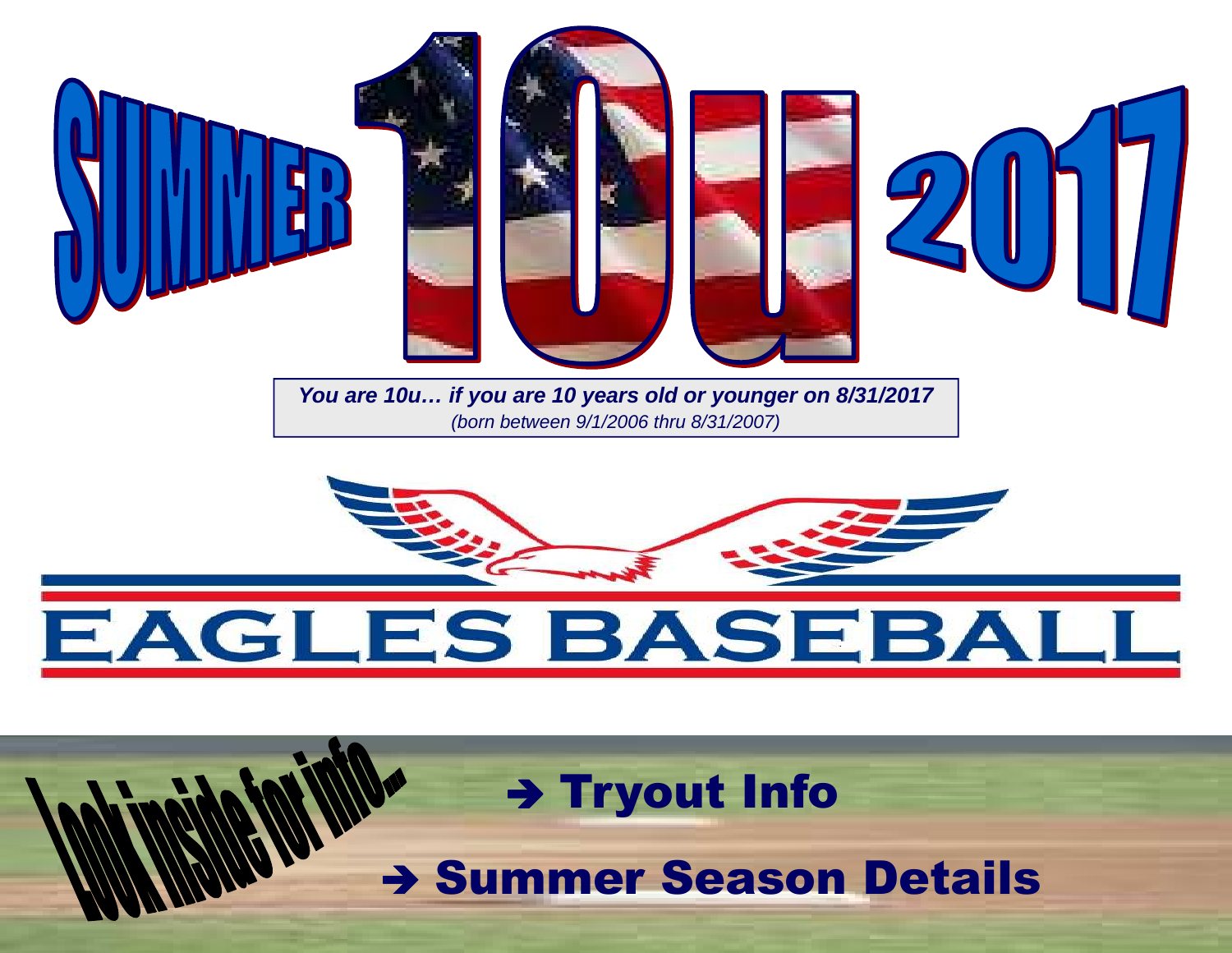

*Eagles Baseball… Summer 2017*





# **BEGULAR SEASON LEAGUE PLAY & PLAYOFFS WEEKLY SKILL WORKOUTS THRU THE SEASON**

# **10u Team Details**

- → Eagles are coached by a PBI Professional Coach<br>→ 10u plays on 46/60 field: primarily LL rules
- → 10u plays on 46/60 field; primarily LL rules<br>→ League games are played in the PBLLeag
- → League games are played in the PBI League<br>→ 12 league games in requier season (any 2 ne
- → 12 league games in regular season. (apx. 2 per week)<br>→ Requier season followed by Playoff bracket
- Regular season followed by Playoff bracket<br>
A Game Weeks 6/12 6/19 6/26 7/3 7/10 7
- → Game Weeks– 6/12, 6/19, 6/26, 7/3, 7/10, 7/17, 7/24
- → 2 Games per week– Played on Weekdays, typically at 6pm<br>→ Games in Bergen/Passaic/Morris/Rockland County area
- → Games in Bergen/Passaic/Morris/Rockland County area<br>→ Weekday evening workouts around game schedule
- Weekday evening workouts around game schedule

### **PRACTICE DETAILS**

*Pre-Season Practice Dates*

Thursday 6/01/17… 5:30PM– 7:00PM … at PBI Monday 6/05/17… 4:30PM– 6:00PM … at PBI Thursday 6/08/17… 5:30PM– 7:00PM … at PBI

#### **In-Season Weekly Workouts**

Skill workouts will be held on weekday evenings thru the season Workouts will be scheduled around our game schedule

 For example; if Games on M / W … Workouts will be Tu / Th Plan on being at games / practice Mon. thru Thu. (F. is backup day)

### **UNIFORMS**

Uniform includes> Jersey, Pants, Hat

Players new to the Eagles will need a full uniform. Full uniform fee is \$100.00 Additional uniform pieces available for Returning Players as well a New Players

 $\left| \begin{array}{c} 2017 \text{ PRICING} \\ \text{www.BASEBALLCLINICS.com} \end{array} \right|$ 

#### **10u Summer Eagles Team… \$699.<sup>99</sup>**  *(Uniform fees are additional… \$100.00 for full uniform)*

## **TRYOUTS**

You may attend an open tryout or schedule your own private tryout.

### OPEN TRYOUTS

 Available every **MONDAY** at **6:30PM** Available every **FRIDAY** at **7:30PM** *(Must pre-register to guarantee tryout spot. Limited availability.)* 

### PRIVATE TRYOUTS

 Available 7 days a weekCall 201-760-8720 ext. 100 ...or… email greg@baseballclinics.com



**Professional Baseball Instruction, Inc.**107 Pleasant Ave. Upper Saddle River, NJ 07458